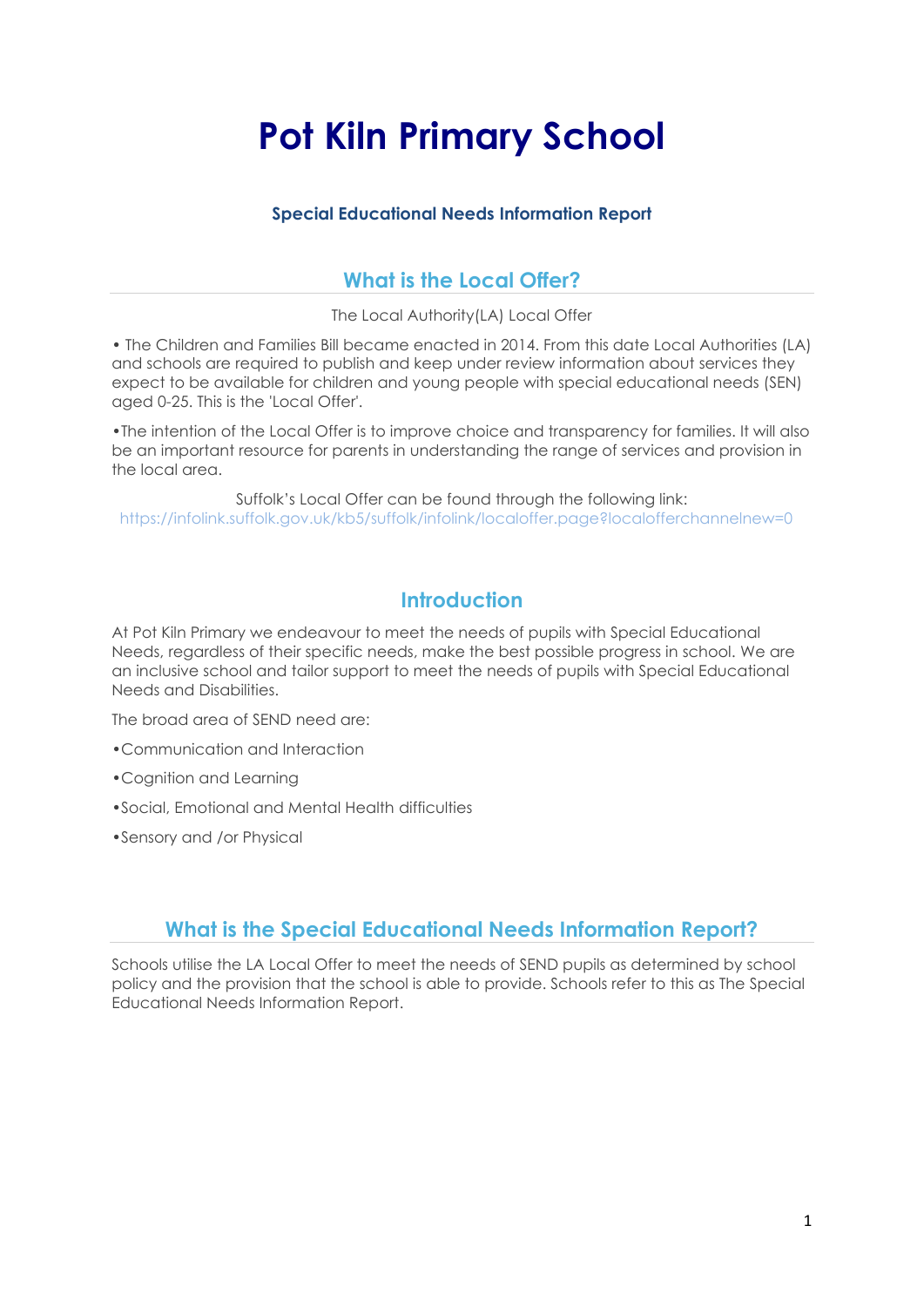## **What types of SEN do we provide for?**

Schools and other agencies can help most children overcome their difficulties quickly and easily. But a few children will need extra help for some or all of their time in school. Special educational provision is educational support that is additional to or different from that made generally for others of the same age. It goes beyond the provision normally provided as part of the high quality teaching that occurs in our classrooms. It may take the form of additional support from within school or requirement involvement of specialist staff or resources.

If a child has special educational needs they will be recorded in one of two categories:

- SEN support
- Educational Health and Care Plan (EHCP)

## **How do we identify and assess pupils with SEN?**

- Children may be identified as having SEN before starting school.
- Children may be identified as having Special Educational Needs through parental concern or on transfer from other schools.
- Children with SEN may be identified within school, by the class teacher, SENDCo or other adults working with the child.
- Children with SEN may be identified during Pupil Progress Meetings, during which the learning progress of individual children is discussed.
- Children with SEN may be identified from the analysis of progress data.
- Additional assessments may be carried out by the SENDCo, relating to a specified area of concern.

In school we constantly track the progress of children through personal target setting, informal and formal assessments. Pupil Progress Meetings are held every term and pupils' who are a cause for concern are highlighted to the Head Teacher and the SENDCo at this time. Further assessment of individual children may then be appropriate.

Assessments used for analysis include:

- Target Tracker
- Thrive assessment
- Pre Key Stage Expectations
- Salford Reading Test
- PhAB (Phonological Assessment Battery)
- English screening tools
- Wellcomm- speech and language
- British Picture Vocabulary Scale (BPVS)
- PUMA (Maths)
- PIRA (Reading)

## **How do we support pupils who have disabilities?**

Pot Kiln is wheelchair accessible. The school is on one level, the majority of classroom have both internal and external doors and the Key Stage 2 playground is accessible by a ramp. There is a disabled toilet located near the school office.

We also have a member of staff who is trained in Makaton.

We can provide coloured overlays and books for pupils with Irlens and dyslexic tendencies.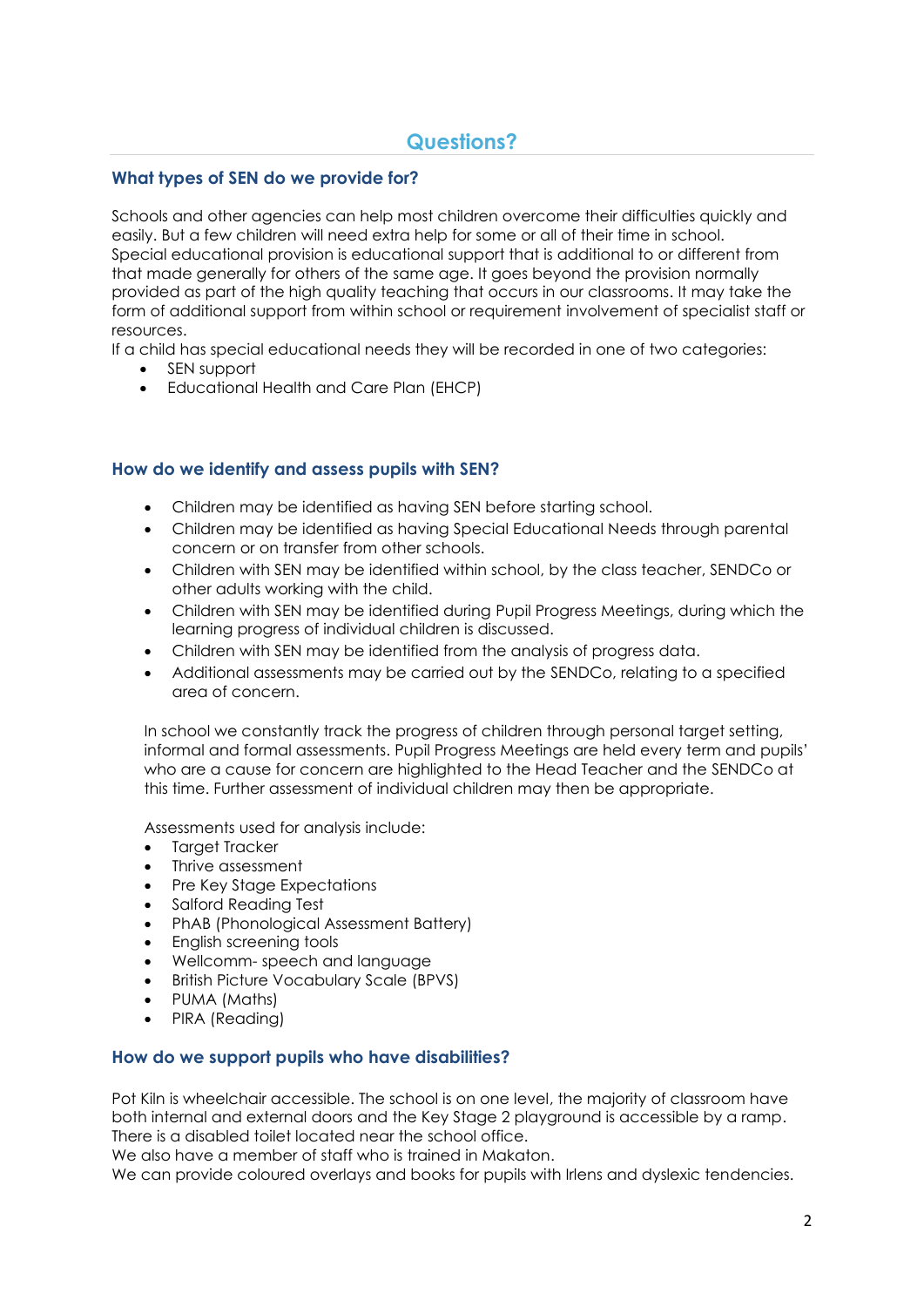If additional support is needed, which is not available in school, we can work with professionals from a range of agencies: physiotherapists, occupational therapists, speech and language therapists, educational psychologists etc. These specialists may work with pupils; carry out assessments; meet with parents; or offer specialist advice to home and school.

## **Who is our special educational needs coordinator (SENDCo) and how can they be contacted?**

The SENDCo is Mrs Walsh. She works Tuesday, Wednesday and Thursday and can either be contacted via the school office or by email: Lauren.Walsh@potkiln.net

## **What is our approach to teaching pupil with SEN?**

All teachers are teachers of pupils with Special Educational Needs & Disabilities, (SEND), therefore we take collective responsibility and have a whole school approach to the teaching of pupils with additional needs. Class teachers work with the SENDCo and school leadership team to identify and support children with additional needs.

The benefits of early identification of SEND are widely recognised; identifying need at the earliest point, and then providing good interventions, improves long-term chances of success for the child or young person. Special educational provision relates to that which is additional to or different from the educational provision made generally for others of the same age. The majority of children with SEND can have their needs met through mainstream education providers, like Pot Kiln Primary School, and will not need an Education, Health and Care Plan (EHCP).

## **How do we adapt the curriculum and learning environment?**

The school delivers the EYFS and National Curriculum adapted to meet individual needs. We work with a key skills approach, focusing on teaching learners the skills needed for lifelong learning and independence. All learners are targeted to achieve good or outstanding progress based on national expectations for all learners including those with SEN and Disabilities.

In school we regularly track the progress of children through personal target setting, informal and formal assessments.

We deliver a variety of interventions which aim to close gaps in learning. These are monitored for effectiveness every 6 weeks by the SENDCo.

Where additional support is needed, outside the pupil's usual classroom, this is usually done in smaller groups and is timetabled sensitively to no intervention should take place in English or maths at all avoid the pupil missing input for mathematics and English learning. We have expertise in the school to make the following interventions available to identified groups of children as appropriate:

- X Code reading catch up programme
- Speech and language
- Pre and post teaching
- Lunch bunch
- Thrive
- Toe-by-Toe
- Plus 1/ Power of 2
- Dyslexia Gold
- Wordsmith
- PECs/ Makaton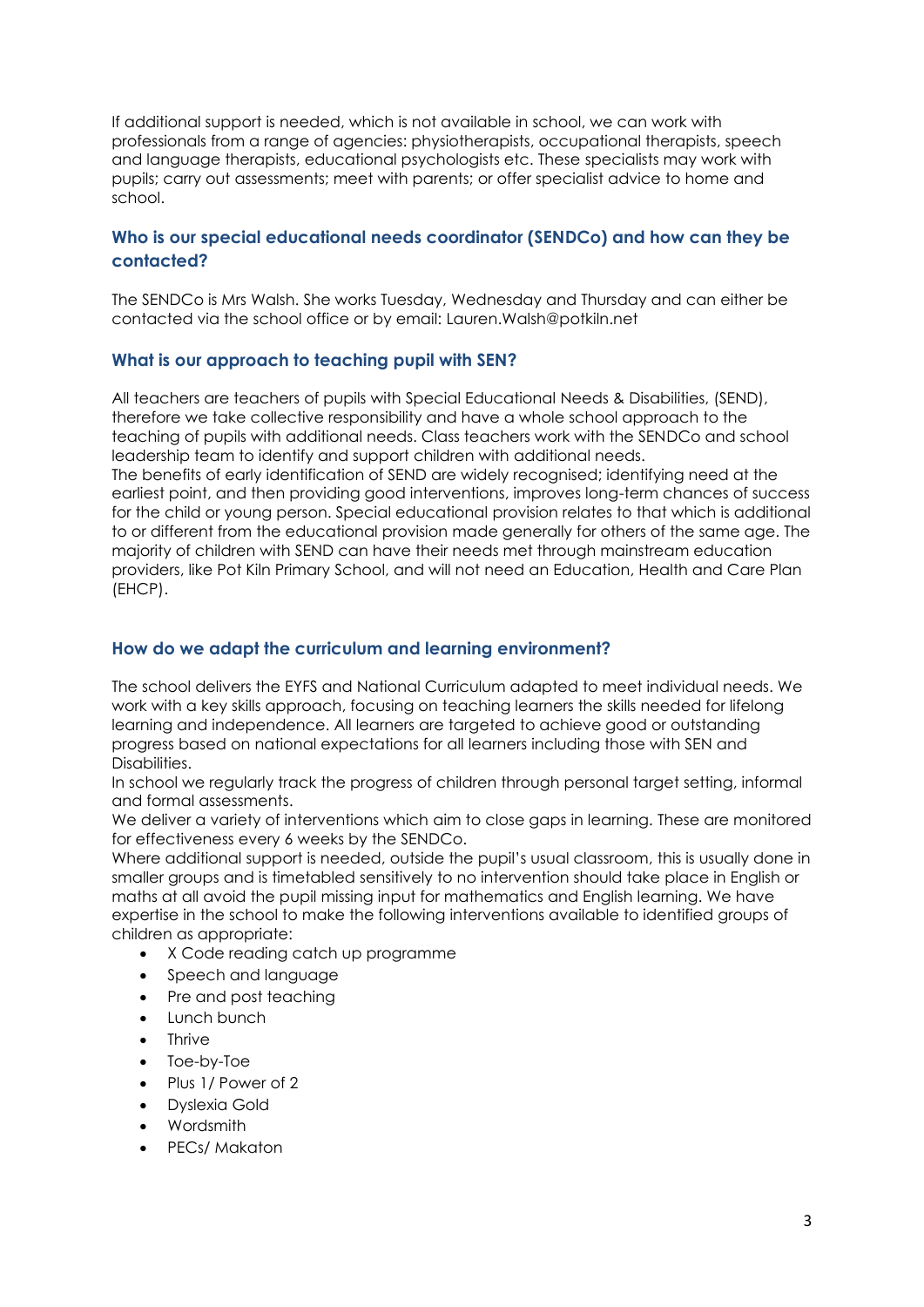## **How do we enable pupils with SEN to engage in activities with other pupils who do not have SEN?**

We are an inclusive school and as much as possible endeavour to have the pupils taught primarily by their teacher within their classroom. Grouping is not fixed and pupils have the opportunity to work with a range of their peers.

## **How do we consult parents of pupils with SEN and involve them in their child's education?**

The SENDCO is available to have individual meetings with parents and pupils throughout the year, as well as being available via telephone, email or via Teams meetings. The SENDCo is available at parents evening to either be in meetings with the class teacher or to have individual meetings with parents. In times where learning has moved to online learning, the SENDCo will ensure plans are made to support all our children in remote learning. Please telephone the school for a Teams meeting if required.

All SEN pupils have a learning plan which includes their provision and outcomes. These are reviewed with pupils and class teachers termly. Parents are sent a copy of these reviews and are able to book a meeting with the SENDCo if they feel necessary. Parents of pupils who have an EHCP, 1:1 or extra funding are invited termly to meet with the SENDCo. In addition, pupils who have an EHCP will have a yearly review with the parents, SENDCo, class teacher and any other professionals. This is child lead and very much focusses on the needs of the child.

Pupils also complete a one page profile, which is reviewed twice a year. These will be reviewed in times of remote learning to make sure they are useful during this time.

## **How do we consult pupils with SEN and involve them in their education?**

Pupils have 1:1 meetings with their teacher twice a year to discuss their learning, they are also encouraged to attend parents evening. The SENDCo carries out pupil perception surveys and Outdoor Nurture have a pre and post intervention questionnaire. Within class, pupils also complete 4 houses each term and the Rosenberg self-esteem questionnaire

## **How do we support pupils moving between different phases of education?**

We work with other settings (nurseries and other schools) and within our own setting (Nursery to Reception, Reception to Key Stage One and Key Stage One to Key Stage Two) to ensure that full consideration is given to the needs of those making transitions with SEND. Individual needs are catered for by:

- Arranging mentoring sessions or discussion with the child about the transition.
- Arrangements for standard, whole class and extra visits to the new class/setting.
- Individual discussion and additional information for parents.
- Physical preparations for disabled access arrangements.
- Transition meetings between old and new teachers, including between different school settings.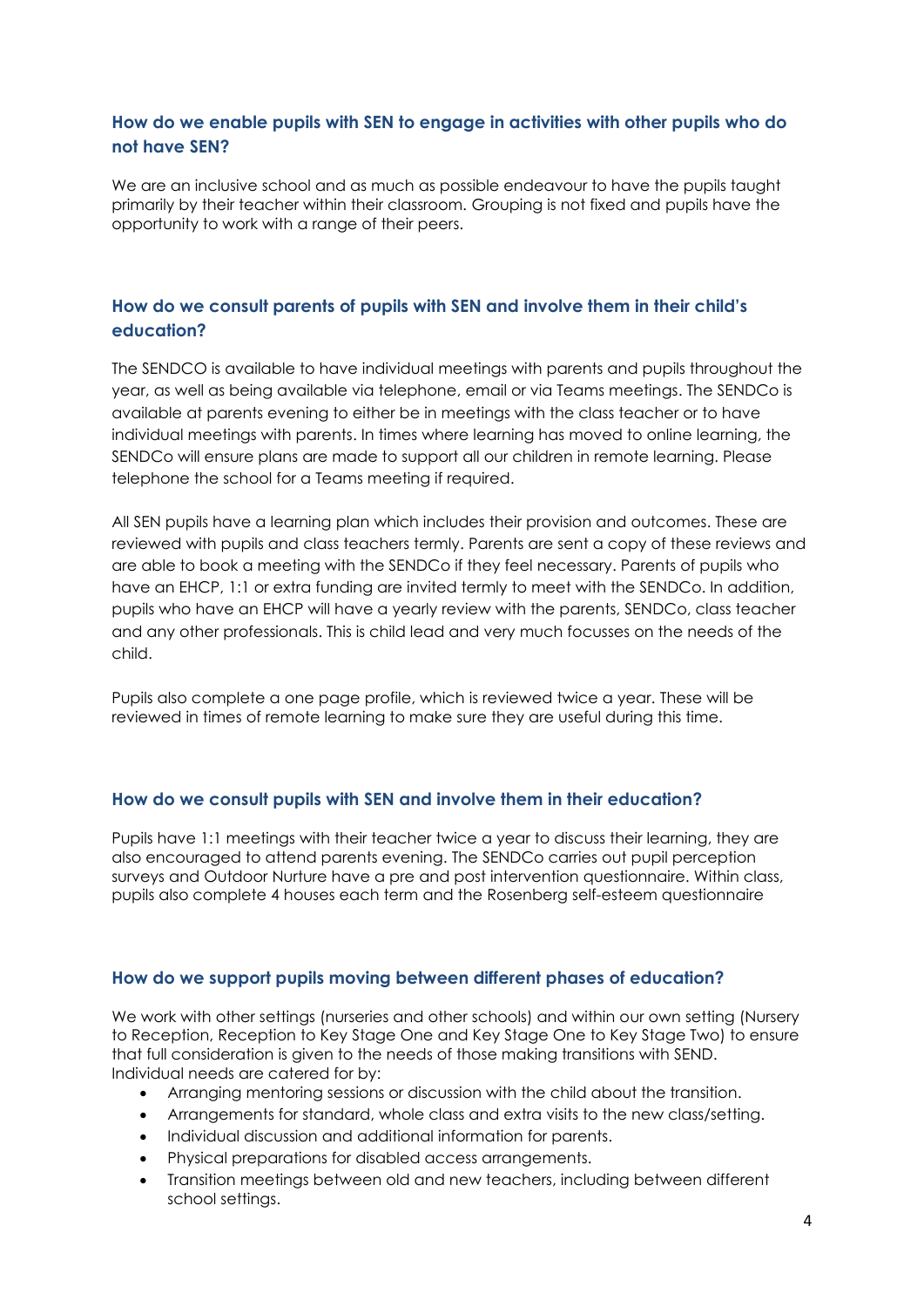• SEN Records and Pupil Passports to provide key information on SEN and vulnerable learners.

Our Reception Teachers visit children joining our school in their Nursery settings and discuss individual needs with their key workers. We also work closely with our partner Secondary Schools: Thomas Gainsborough and Ormiston Academy according to where our pupils choose to attend. We work with these schools on 'taster' days and general transition arrangements. Should transition occur when school closures are in place, the SENDCo will arrange virtual tours of our school and contact the receiving school for their virtual tours to support our children with SEN/D.

## **How do we support pupils with SEN to improve their emotional and social development?**

Fundamentally, we use The Thrive Approach as a way to support pupils with their emotional and social development, as part of our whole school ethos, as well as through 1:1 or small group work.

We recognise that sound mental health, social and emotional development are vital components of well-being and good progress in school. We follow the guidance in the Department for Education document: **Mental health and behaviour in schools.**  This non-statutory advice clarifies the responsibility schools have in this area and outlines what can be done and how to support a child or young person, whose behaviour - whether it is disruptive, withdrawn, anxious, depressed or otherwise - may be related to an unmet mental health need.

As a school, we recognise that one in ten children and young people aged 5 to 16 have a clinically diagnosed mental health disorder and around one in seven has less severe problems. Staff have been trained to promote positive mental health in our pupils and identify and address those with less severe problems at an early stage and build their resilience.

During any national lockdown, or school closure, the Thrive practitioner will continue to have Thrive sessions online with pupils through Teams meetings. These will all be recorded for safeguarding purposes. The SENDCo will monitor the quality of these regularly throughout any closure time.

## **What expertise and training do our staff have to support pupils with SEN?**

At Pot Kiln Primary we have a dedicated Special Educational Needs Co-ordinator (SENDCo), Mrs Walsh, who is a fully qualified teacher. She has also completed a Masters level qualification with the University of Hertfordshire in Special Educational Needs.

Mrs Walsh is responsible for attending regular update meetings and briefings, and shares these will all members of staff in school. The team of Learning Support Assistants also meet regularly with the deputy and wider teaching team for training purposes. Key messages and essential information are communicated and shared through these meetings regarding key pupils, intervention strategies, and relevant research and policies.

Pot Kiln also has three members of staff trained as Thrive practitioners. We also have an ELKLAN trained LSA and an LSA trained in Makaton.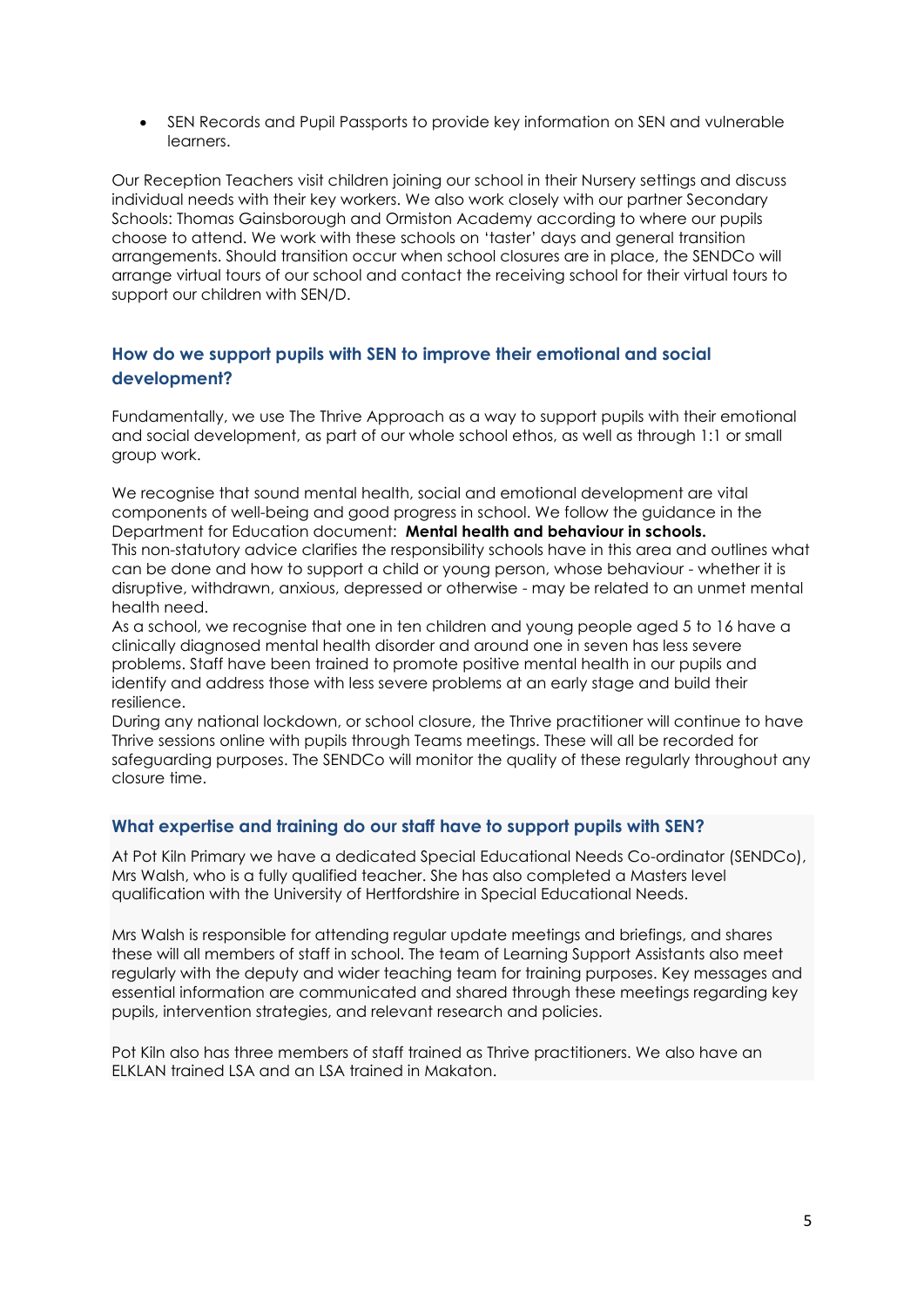#### **How will we secure specialist expertise?**

As a school we work closely with a range of external specialist services which are relevant to our pupils' needs. These may include Speech and Language Therapists, Physiotherapists, Occupational Therapist, Primary Mental Health Workers, Social Workers, Paediatricians, School Nurse, Educational Psychologists and Specialist Education Services.

#### **How will we secure equipment and facilities to support pupils with SEN?**

We support most children with SEND from our general school budget. However, if more extensive support is needed by some children and this requires additional core funding. At this stage, an assessment for an Education, Health and Care Plan is undertaken by the Local Authority in collaboration with school staff, the child and the child's parents/carers. Children who have an EHCP have a 'SEND Support Plan' drawn up in consultation with the child, their parents/carers and professionals within school, education specialists and the health service.

#### **How do we evaluate the effectiveness of our SEN provision?**

The SENDCo attends termly pupil progress meeting. In addition to, termly meetings with the governors, a teacher and LSA, which Mrs Walsh chairs, are held. These meeting review the progress of SEN pupils and any interventions which need to be put in place.

Within school, lessons are observed termly by a member of the senior leadership team and observations shared with staff. Monitoring of books and planning is also carried out by the SENDCO, along with observations of interventions. The SENDCo has termly 1:1 meetings with all teachers and has drop in sessions for LSAs.

During lockdown, provision would be monitored by creating provision maps for all SEN pupils which takes into account: the remote learning provided, individual interventions provided by both school and outside professionals and feedback from all stakeholders.

## **How do we handle complaints from parents of pupils with SEN about provision made at school?**

If parents have a complaint in regards to the provision provided, they can contact the SENDCo, Mrs Walsh in the first instance. If parents are not happy with the way the matter is dealt with they can seek support from the Headteacher Mrs Jestico. If after this, parents are still unhappy with the provision at the school, they can lodge a complaint with the governors. Governors can be contacted through contacting the school office.

#### **Who can pupils contact if they have concerns?**

Pupils can contact either the teacher or SENDCo or Mrs Jestico, the headteacher. We also have a [worries@potkiln.net](mailto:worries@potkiln.net) for our KS2 pupils.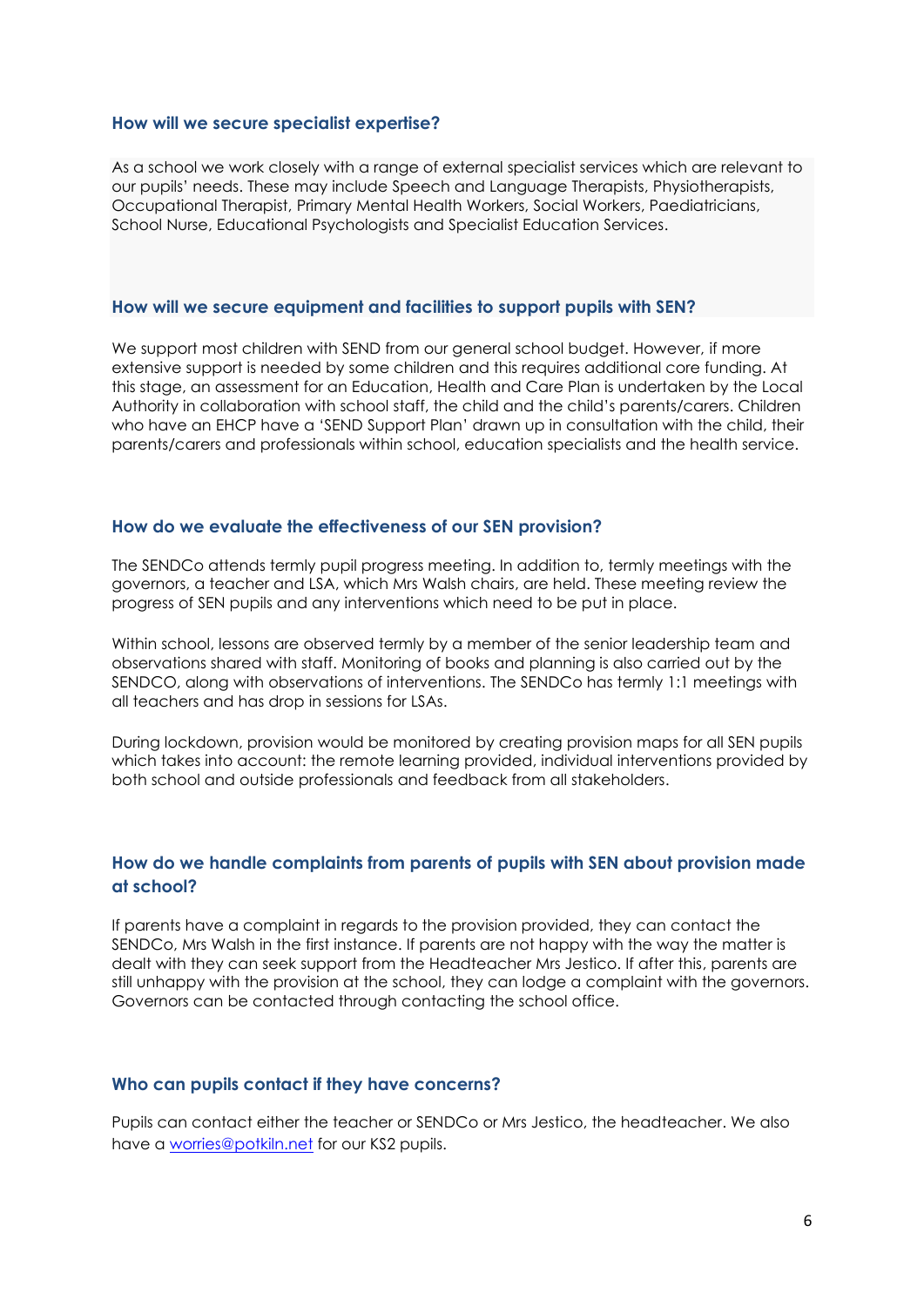### **What support services are available to parents?**

For services provided by the Local Authority please access their website. Click on the link below.

Alternatively, there are some support agencies listed below.

#### **Contact**

Previously known as 'Contact a Family', Contact provides a range of information and advice for parents of children with medical conditions. For information about their Education Helpline, see [here.](https://contact.org.uk/advice-and-support/)

#### **Council for Disabled Children**

The Council for Disabled Children provides a range of resources. Also provides information about any forthcoming events. Read their briefing on the differences in the Local Offer websites in terms of the information provided by schools, and how effectively the Local Offer provides the information for parents.

Also available on the CDC website for free: 'Disabled Children and the Law' A Legal Handbook, 2nd edition, 2016'. All 11 chapters can be downloaded [here.](https://councilfordisabledchildren.org.uk/help-resources/resources/disabled-children-legal-handbook-2nd-edition)

The Council for Disabled Children also runs the IAS services (formerly known as Parent Partnership). To find your local IAS service and understand more about what support can be offered, see [here.](https://councilfordisabledchildren.org.uk/information-advice-and-support-services-network/about)

#### **Disability Rights UK**

If you need to find out about the benefits to which you might be entitled as the parent of a child with a disability then this is a very good place to start. Their Factsheets are really helpful and free! See [here.](https://www.disabilityrightsuk.org/how-we-can-help/benefits-information/factsheets) We strongly recommend their handbook which is updated every year.

#### **Douglas Silas**

Douglas Silas is a lawyer who specialises in SEN. He gives talks which are full of useful ideas based on his experience of representing parents for many years. His website is a wonderful resource which provides a list of specialist schools and other organisations. See [here.](https://www.specialeducationalneeds.co.uk/seneducation-info.html) He has also published an ebook called 'A Guide to the SEN Code of Practice' which has all the information you will need to understand the new SEND system. Being an ebook it will no doubt be updated as changes to the system are made.

#### **SENDIAS** (Information, Advice and Support)

IAS are available to parents in every Local Authority. They were formally known as PPO (Parent Partnership Officers). They are often very knowledgeable about local services and have had legal training from IPSEA.

You can find your local SENDIAS service [here.](https://councilfordisabledchildren.org.uk/information-advice-and-support-services-network/frequently-asked-questions/parents)

#### **IPSEA**

We strongly advise you to get to know this website which is a treasure trove of valuable information not just about the new SEND system but you may well find the answer to your specific queries on this website. They also have a General Advice and a Tribunal Support Service for parents who need help with submitting an appeal. Both of these services are accessed through [booking](https://www.ipsea.org.uk/contact/advice-and-support) an appointment.